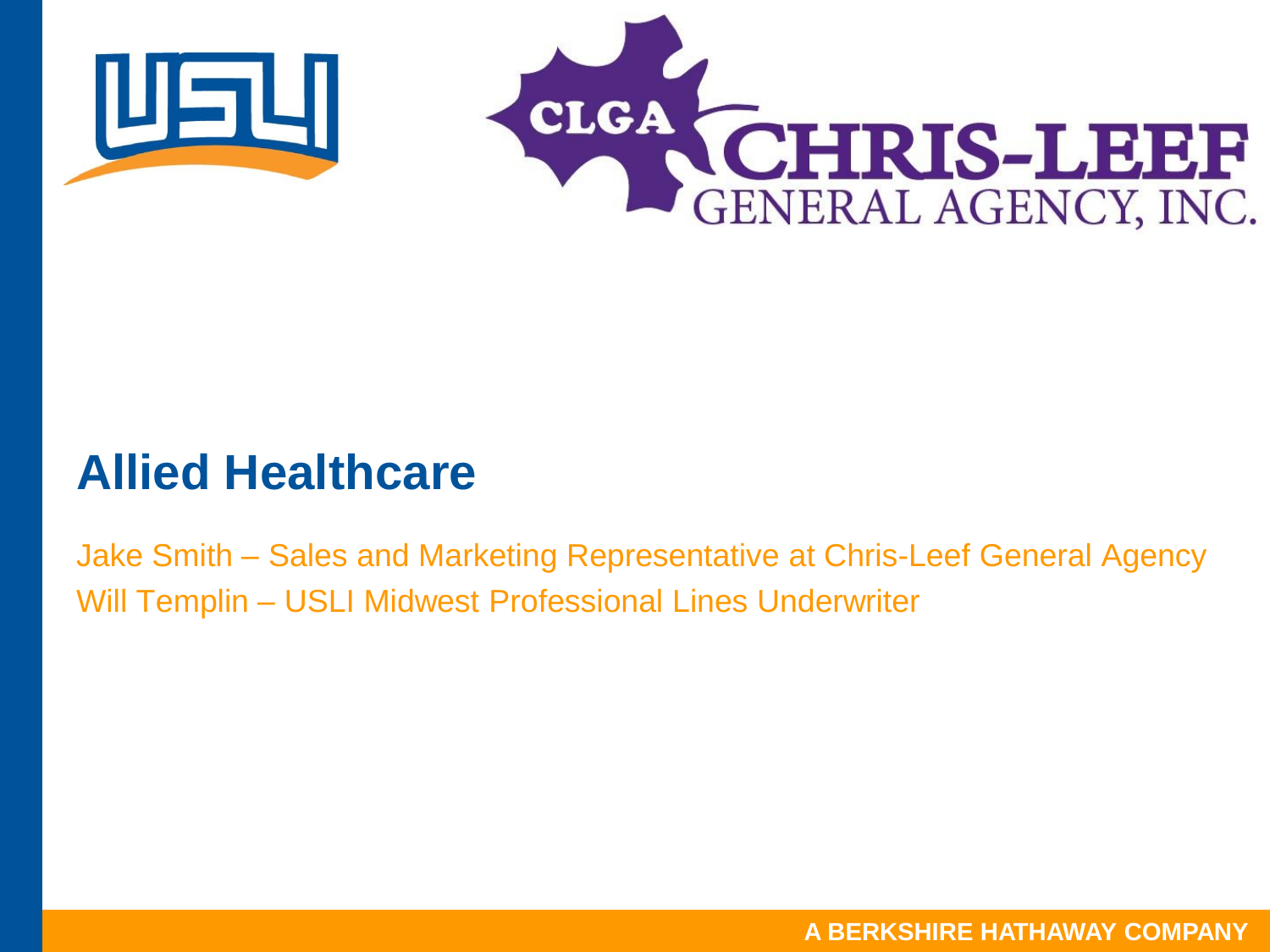

▶**Class Trends**

▶**Opportunity**

▶**Coverage Features**

▶**Why USLI + Chris Leef for Allied Healthcare**

▶**Recent Product Updates**

▶**Claims Examples**

▶**Questions & Answers**

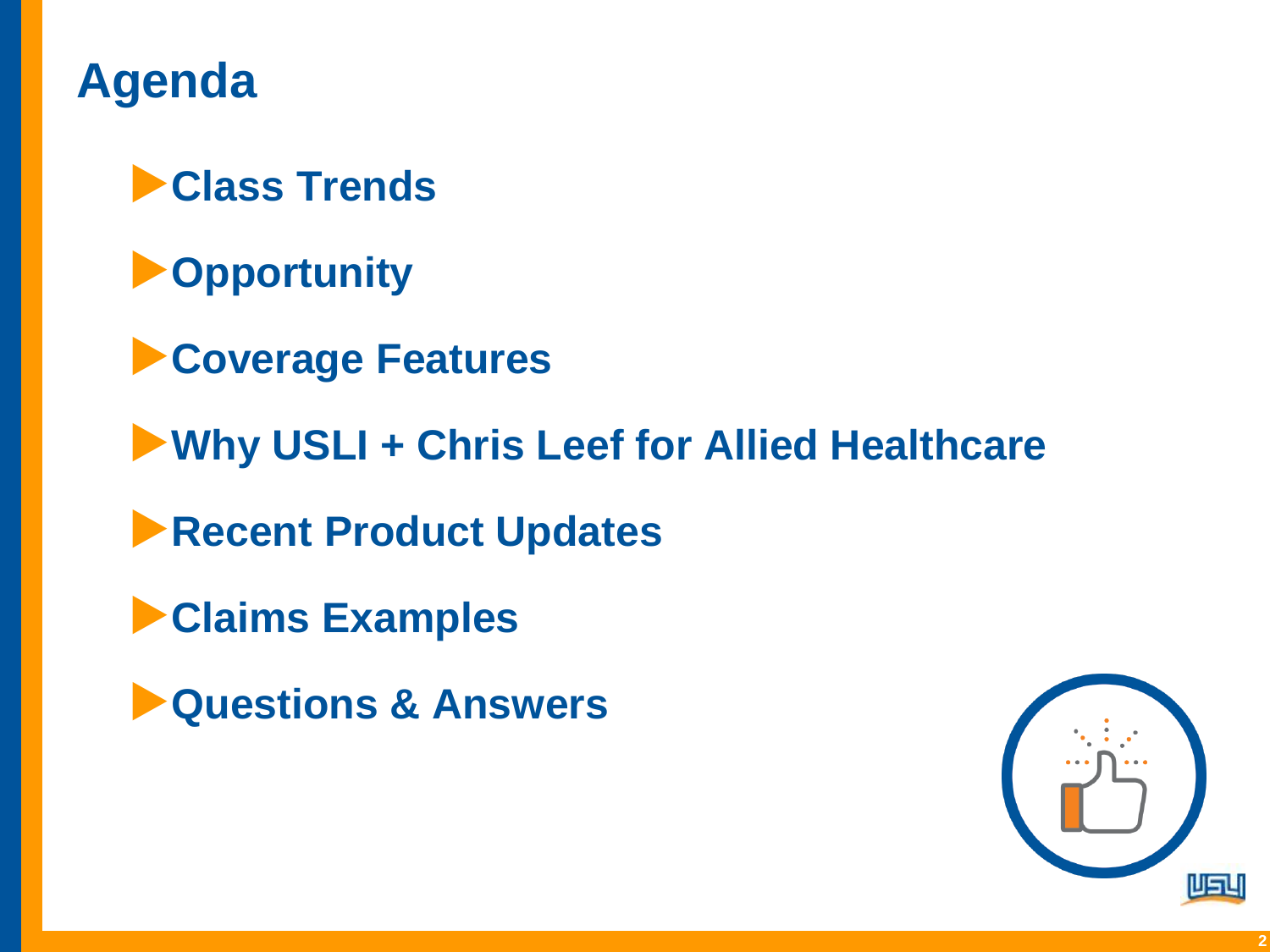### **What's trending in Allied Healthcare?**

| <b>Services For The Body</b>   |                                          | <b>Services For The Mind</b>   |                             |
|--------------------------------|------------------------------------------|--------------------------------|-----------------------------|
| Audiologist                    | <b>Lactation consultant</b>              | Art therapy                    | Mental health counseling    |
| Athletic trainer               | Massage therapy                          | Chaplain                       | Music therapy               |
| Beautician/Barber              | Nail technician                          | Dance therapy                  | Pet/Animal assisted therapy |
| Bio feedback practioner        | <b>Nutritionist</b>                      | Drama therapy                  | Recreational therapy        |
| Corrective therapy             | Occupational therapy                     | Faith-based counseling         | School quidance counseling  |
| Day spa                        | Optician                                 | <b>Health education</b>        | Social worker               |
| Dental assistant               | Optometric assistant                     | Horticultural therapy          | Wellness counseling         |
| <b>Dietitian</b>               | Pedorthist                               | Learning disability consultant |                             |
| EEG technician/technologist    | Physical therapy                         |                                |                             |
| Esthetician                    | Radiologic Technologist/<br>Radiographer |                                |                             |
| First aid/CPR/EMT training     | <b>Rehabilitation counselor</b>          |                                |                             |
| <b>Fitness instructor</b>      | Speech language                          |                                |                             |
| Home health aide (non-medical) |                                          |                                |                             |

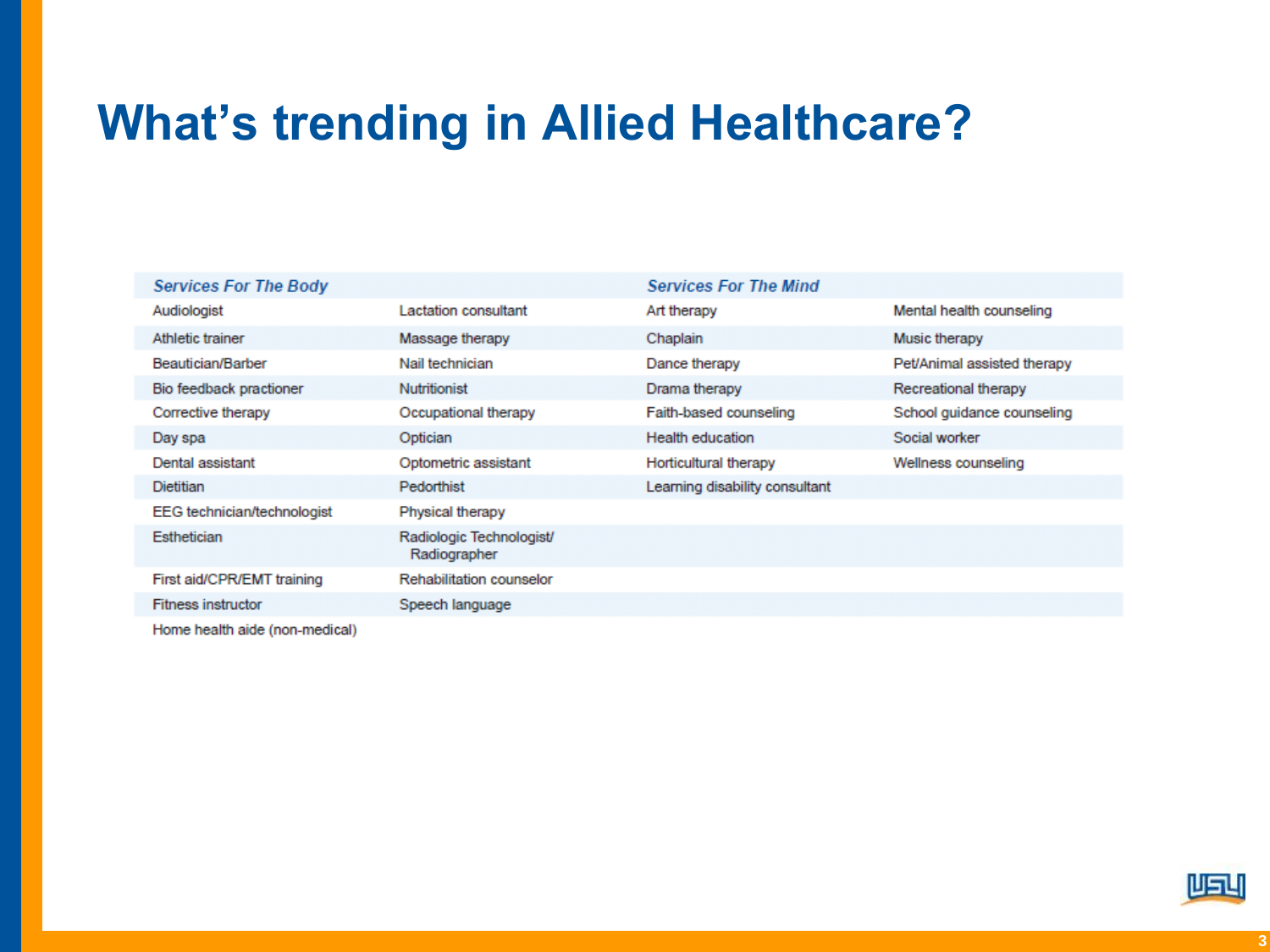### **If only there were somebody around to help out….**

# **HELP!** I'VE FALLEN **AND I CAN'T GET UP**

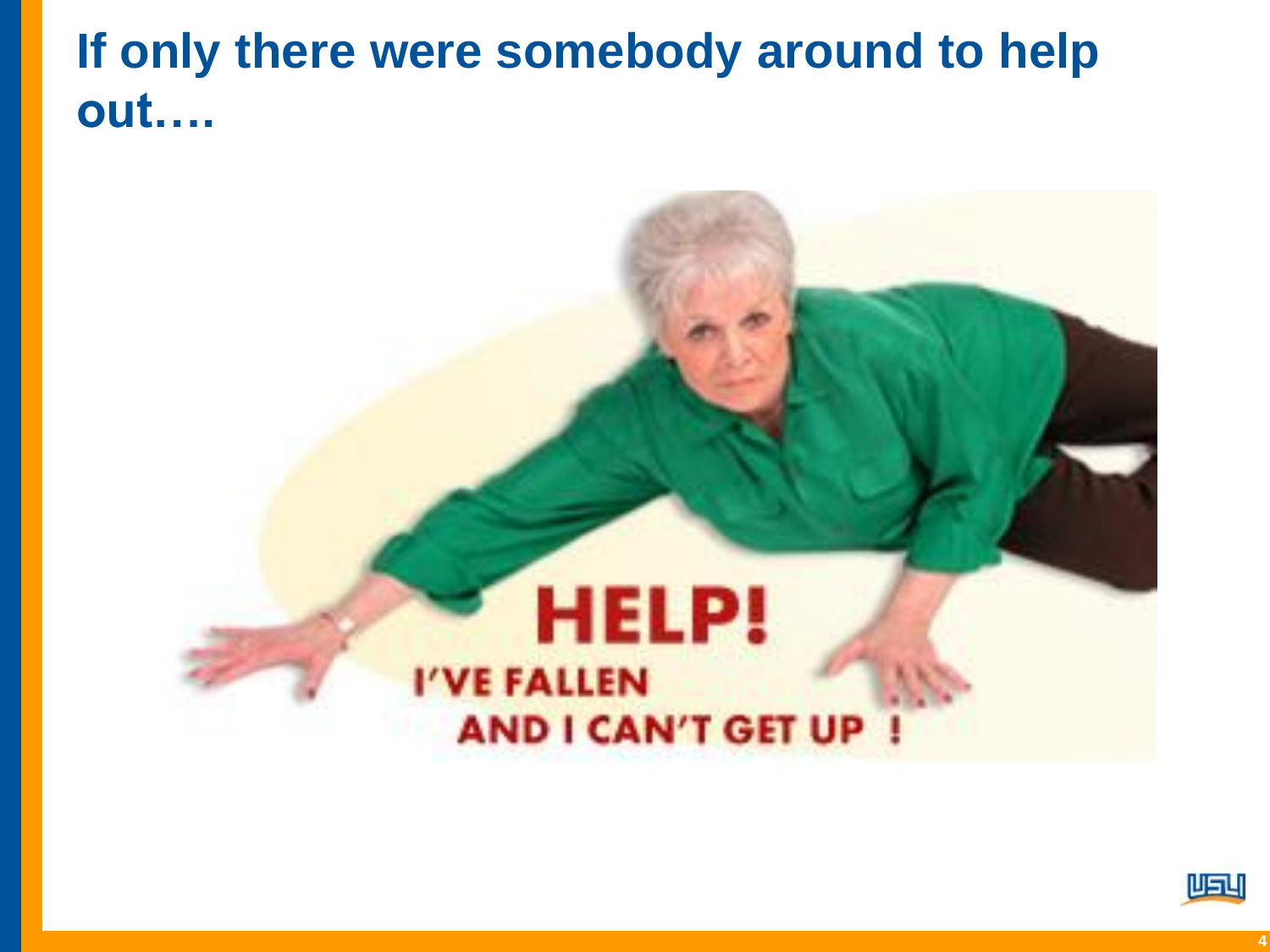#### **How can we help?**

▶Targeting small-medium lower hazard, non-diagnostic Allied Healthcare risks – this allows us to start with minimum premiums lower than many of our competitors (\$425 for Professional and \$150 for GL)

▶Writing accounts with **up to 50 professionals per location**\* \*Note: Home Healthcare professionals have NO maximum (although we are most competitive under 50)

▶Start-up **operations** are OK - covering both independent contractors and employees **\*\*This is a great talking point!\*\***

▶ We are not writing doctors, dentists, registered nurses, overnight facilities, medi-spas, etc.

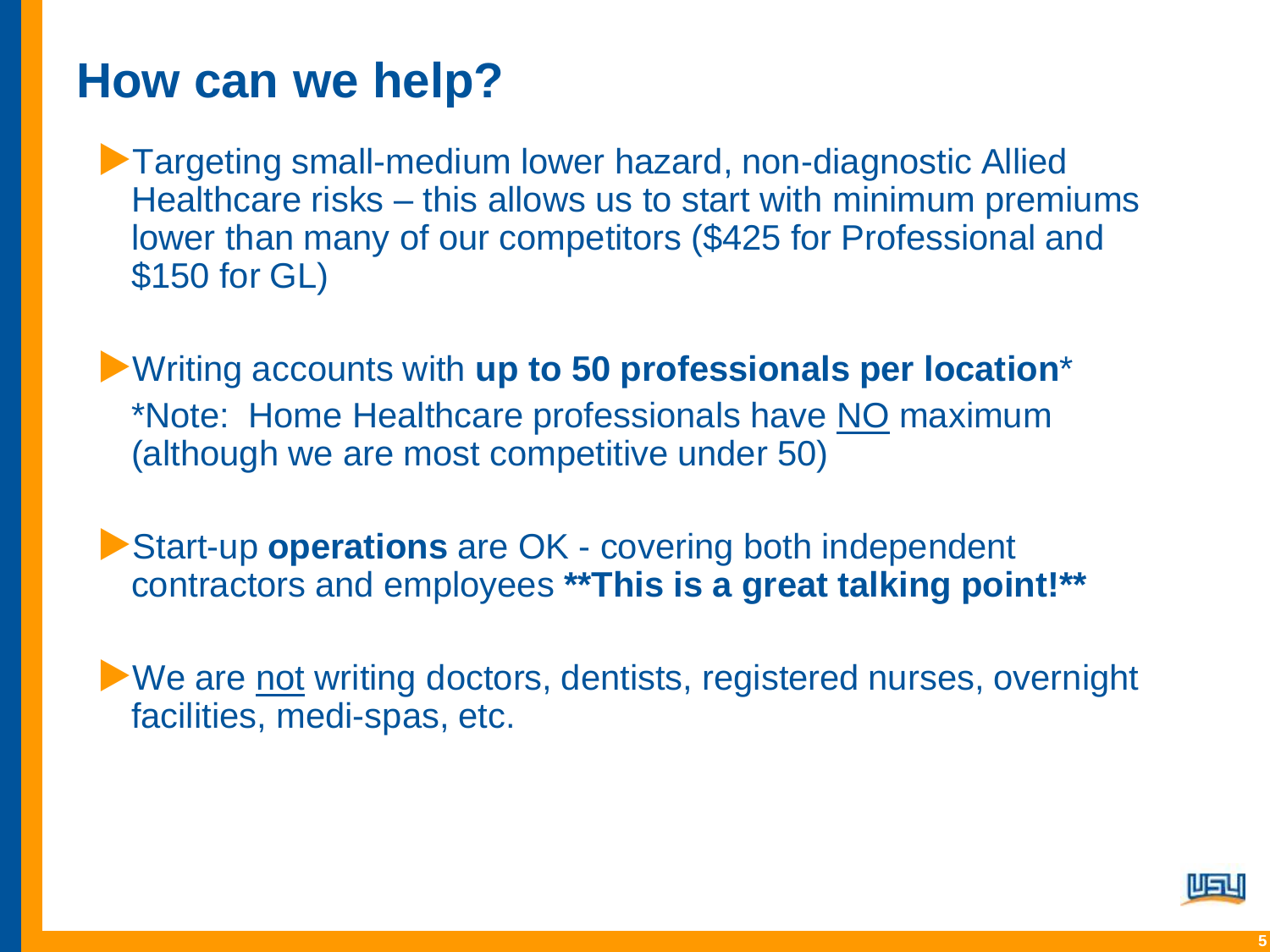#### **Eligible Classes\*\*\*** Services for the mind and body

- **Art Therapists**
- ▶ Applied Behavior Analysis Therapists
- ▶Audiologist
- ▶Day Spas (non-medical)
- ▶Dental Assistants and Hygienists
- ▶Dietician/Nutritionist
- ▶Home Health Aide (Largest Class)
- **Example 2 First Aid/CPR Instructors and EMT Training**
- ▶ Massage Therapists
- ▶ Mental Health Counselors
- ▶ Occupational Therapists
- ▶Personal Trainers/Fitness Instructors
- ▶Physical Therapists
- ▶ Speech Language Pathologists
- ▶ Social Workers
- ▶Wellness Counselors (Life Coaches)



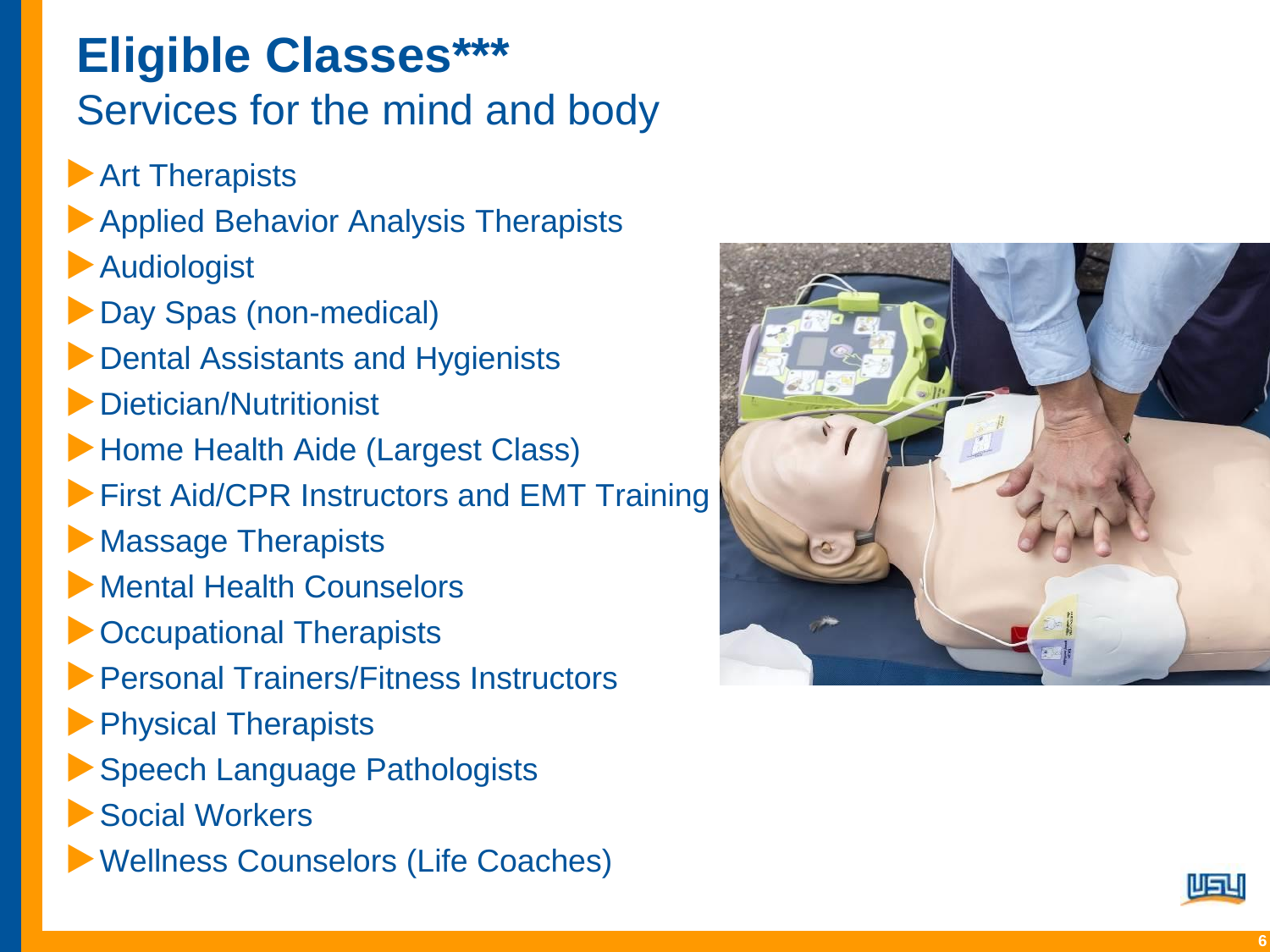# **Allied Healthcare**

#### Product Advantages

- ▶ Price starting at \$425 for professional liability and \$150 for general **liability** 
	- Option to purchase standalone Professional Liability

▶Separate limits for professional liability and general liability up to \$2,000,000/\$4,000,000

Abuse & Molestation coverage up to \$1,000,000/\$3,000,000 limits for any account with 2 or more employees

• Defense cost coverage for individuals for patient molestation claims for \$25,000/\$50,000 included in premium and offer to upgrade to \$100,000/\$300,000 for an additional premium

▶Ability to include hired/non-owned auto up to \$1,000,000 (included in the general liability aggregate)

▶Business Personal Property/Business Income coverage up to \$500,000 to provide complete package

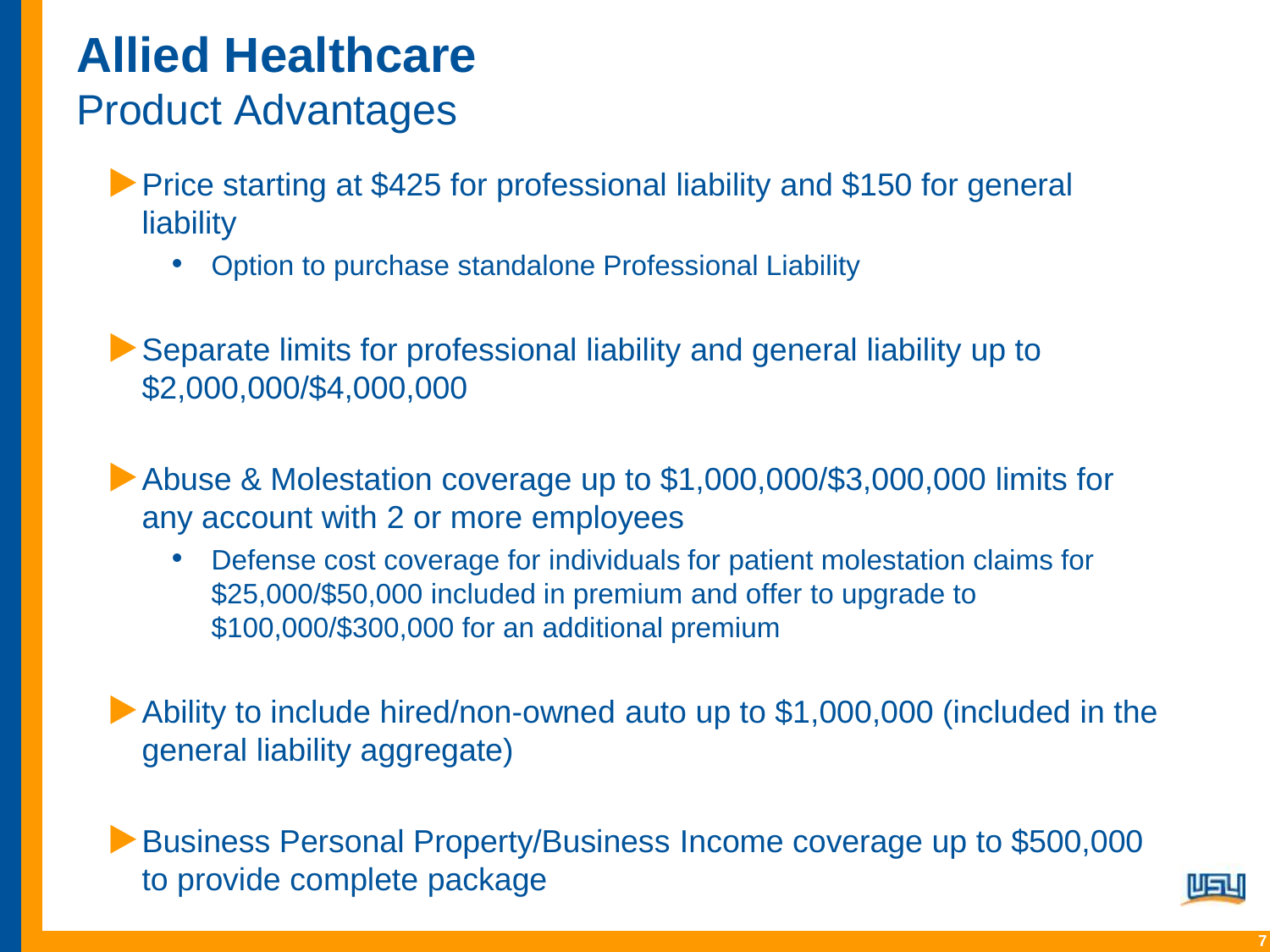### **Allied Healthcare**

Additional Product Advantages

▶ Punitive damages coverage where insurable by state (up to \$100,000)

▶ \$25,000 sublimit for third-party discrimination included for no charge

▶Supplemental payments coverage for lost wages to attend trials/hearings in defense of a claim (\$5,000)

▶Coverage for attorney fees/costs/expenses incurred by the named insured in defending against investigations/ disciplinary actions by licensing boards (\$5,000/\$10,000)

▶ We are admitted in 38 states on this product. When admitted, we have the option for direct bill and automatic renewals.

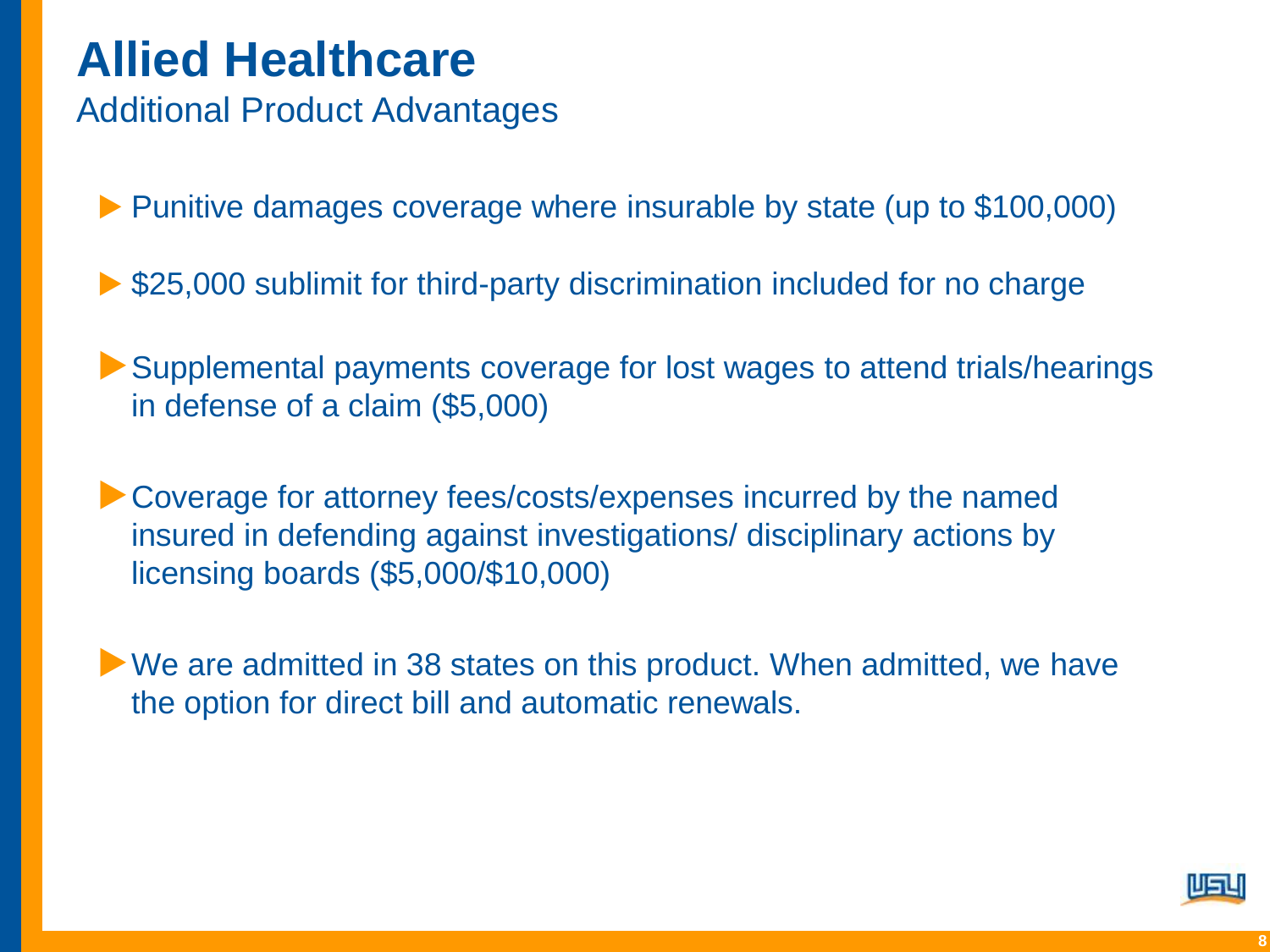# **Allied Healthcare Recent Changes**

- Day Spa (non-medical) with microblading exposure
- **Mental Health Counseling with telehealth** exposure
- ▶ Home Health Aide (non-medical) providing 24 hour shift work
	- Home Health Agencies with an RN on staff serving in an administrative/managerial role with no direct patient/client services outside of initial intake evaluations.
- We can now consider virtual Personal **Trainers**





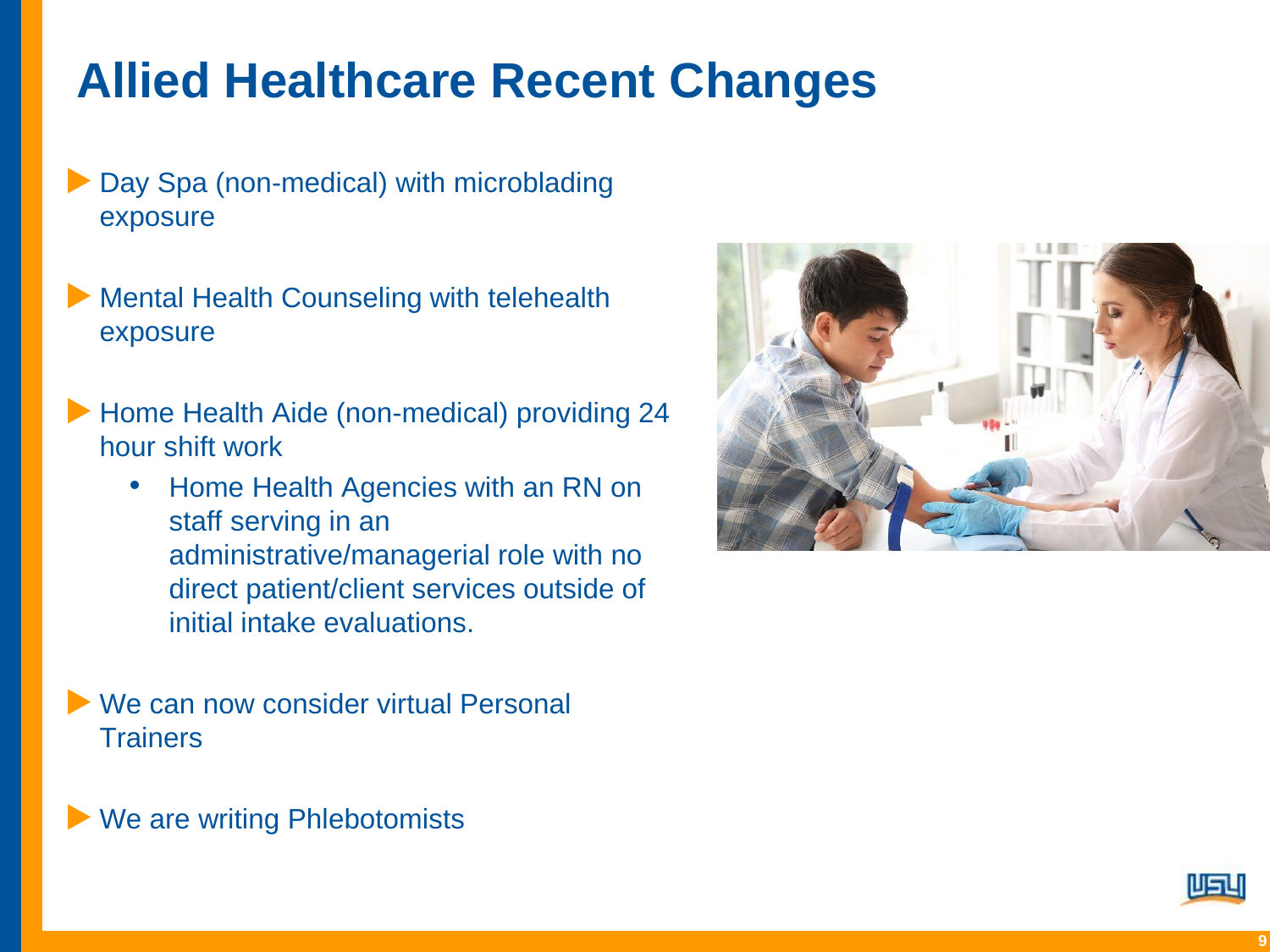# **Why write with Chris Leef + USLI?**

- ▶Quick quote and binder turnaround
- ▶Financial stability of a carrier rated A++ by A.M. Best
- ▶ We can quote off of any competitor apps, accords, or basic rating information.
	- Name, Location Address, Description of operations, and FT/PT employee and contractor breakdown
- ▶ 3 ways of obtaining a quote:
	- Instant Phone Quote limited to certain classes due to COVID19
	- Web Quoting
	- Email it to Jake
- ▶ Policyholders have access to many services through our Business Resource Center that will assist in growing and protecting their business.
	- Discounted background checks
	- Human Resources consultative hotline for employee related issues
	- Web Marketing assistance

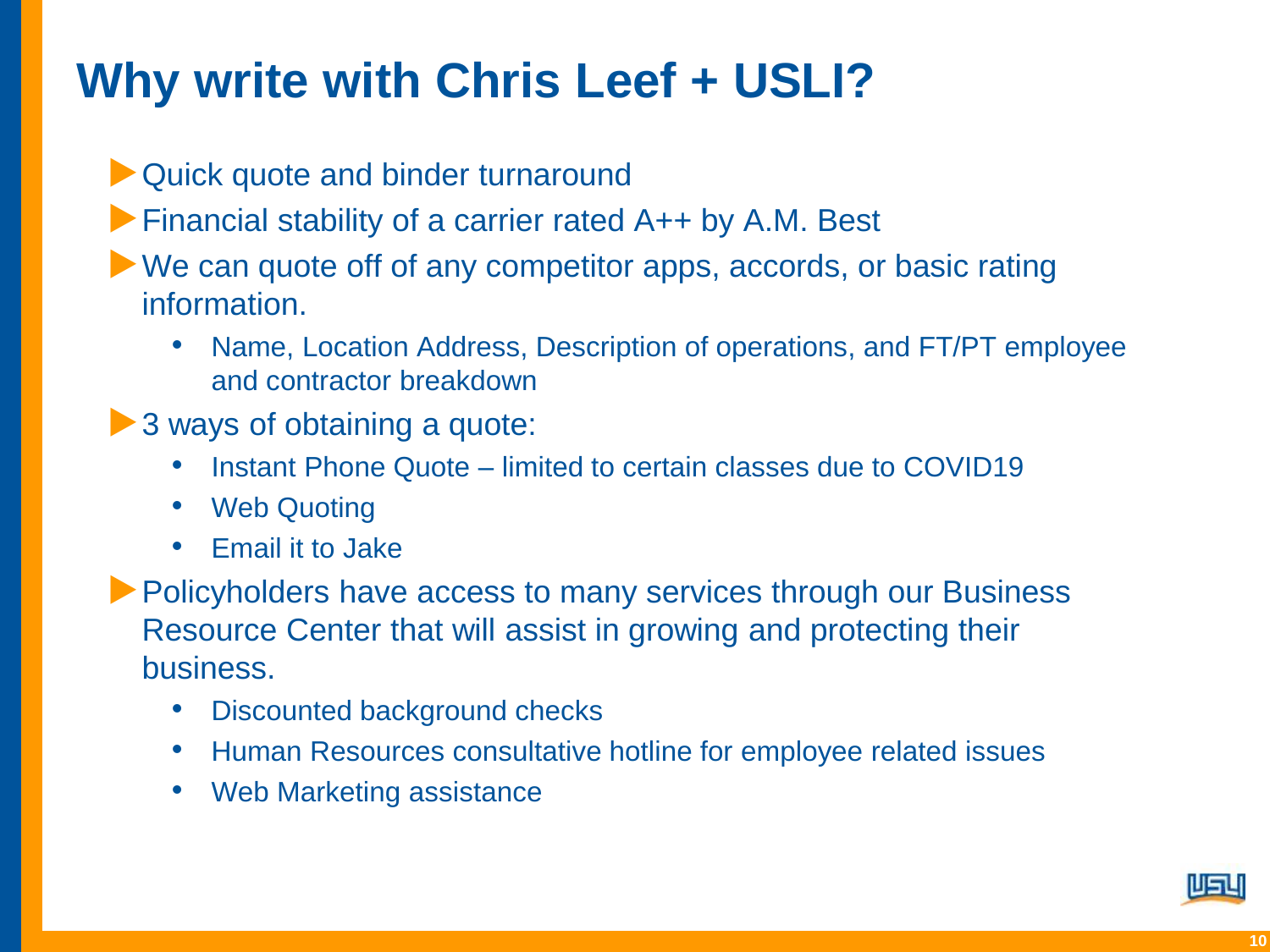# **RECENTLY BOUND SUCCESSES!**

▶**Board Certified Behavior Analyst and ABA therapist in IN providing** psychological evaluations and therapy services for \$492 PL and \$150 GL for a total of \$642.

- ▶ At Risk Youth Counselor <sup>\*</sup> providing juvenile justice outreach services for PL/GL & Business Personal Property with a total of \$2,245.03
- ▶**Vocational Rehabilitation Counselor** providing counseling to those who are injured and looking to get back in the workforce. They purchased PL & GL for \$1,774.
- ▶**Phlebotomist** traveling to people's homes to provide services for \$425 PL and \$150 GL.

▶**Personal training gym** in OH that provides different types of classes: cycling, rowing, strength training, yoga, etc.… and nutritional coaching for a healthier lifestyle. \$2,413 for PL and GL.

▶**Audiologist** providing hearing tests and assistance with selecting & fitting hearing aids in MI for \$639 PL/GL.

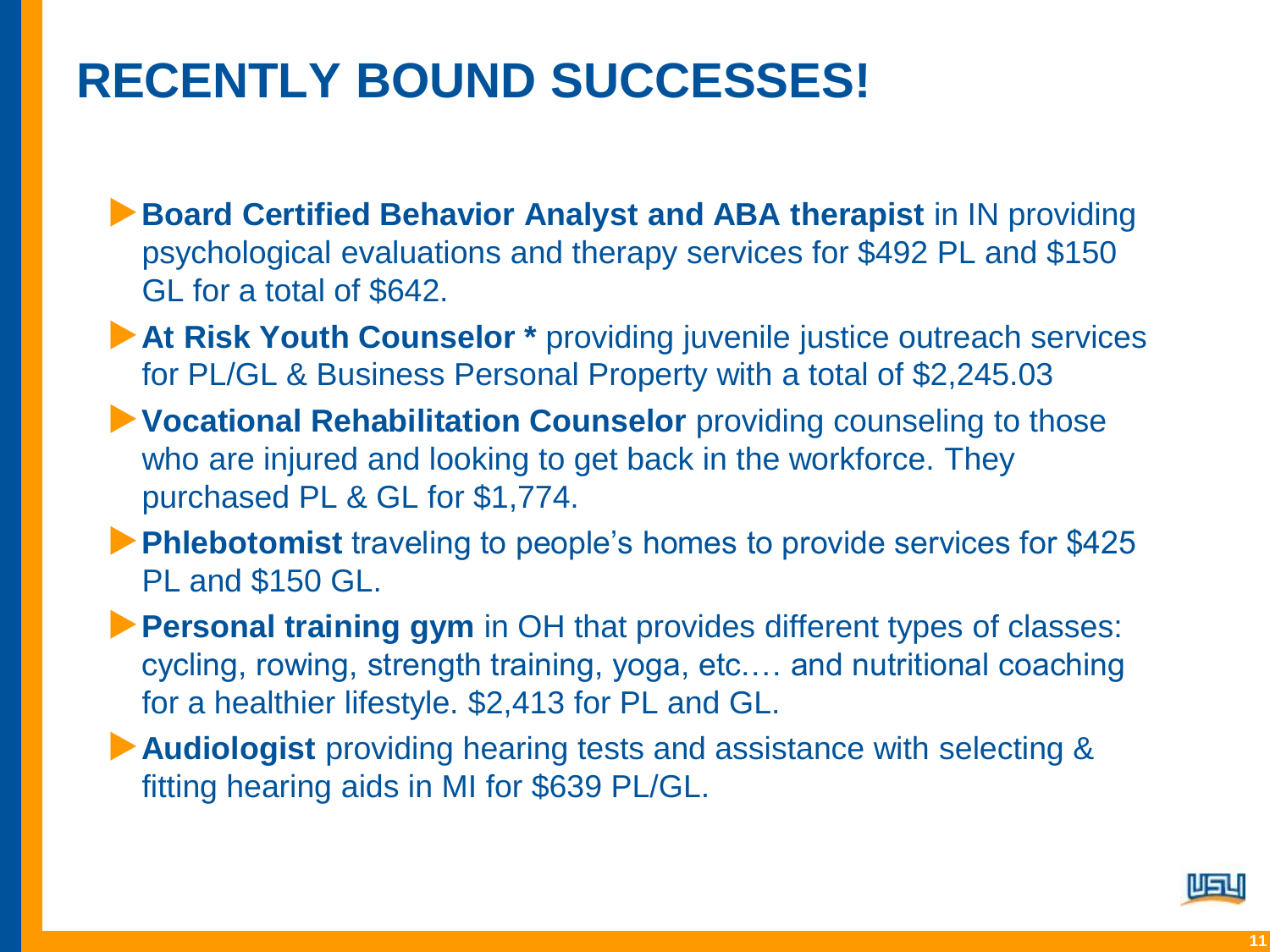#### ▶Scenario #1

• An Occupational Therapist witnesses a school teacher interacting with a disabled student in a physically abusive manner. The Occupational Therapist is a "mandatory reporter" for any reasonable belief of child abuse, so they reported what they saw. The abusive teacher lost their job, but appealed and was reinstated, they filed a civil suit.

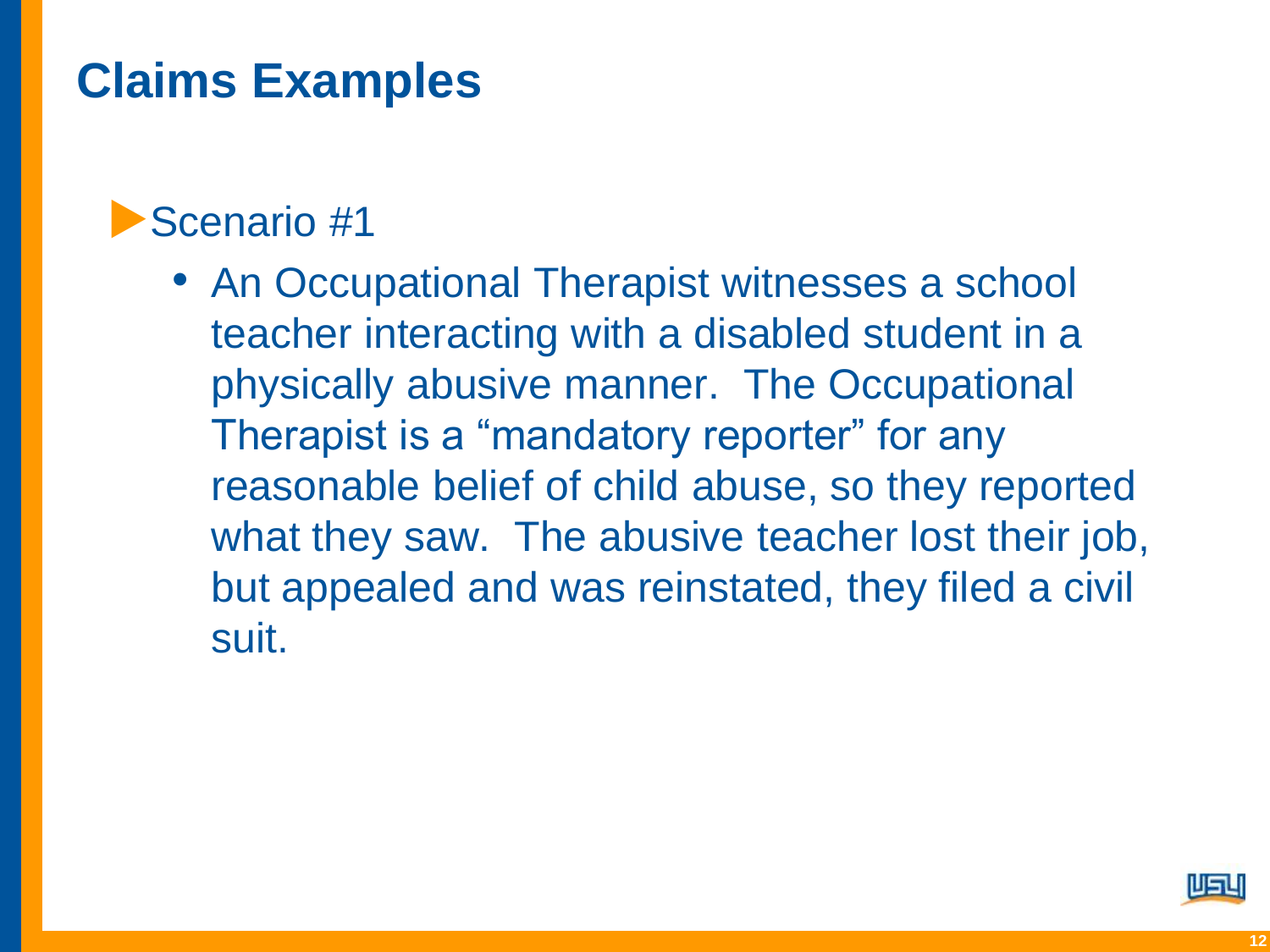#### ▶ Current Status

- The civil action alleges the Plaintiff's statements were slanderous and caused emotional and financial damages.
- To date we have Incurred over \$80,000 in defense cost and the claim is still open.

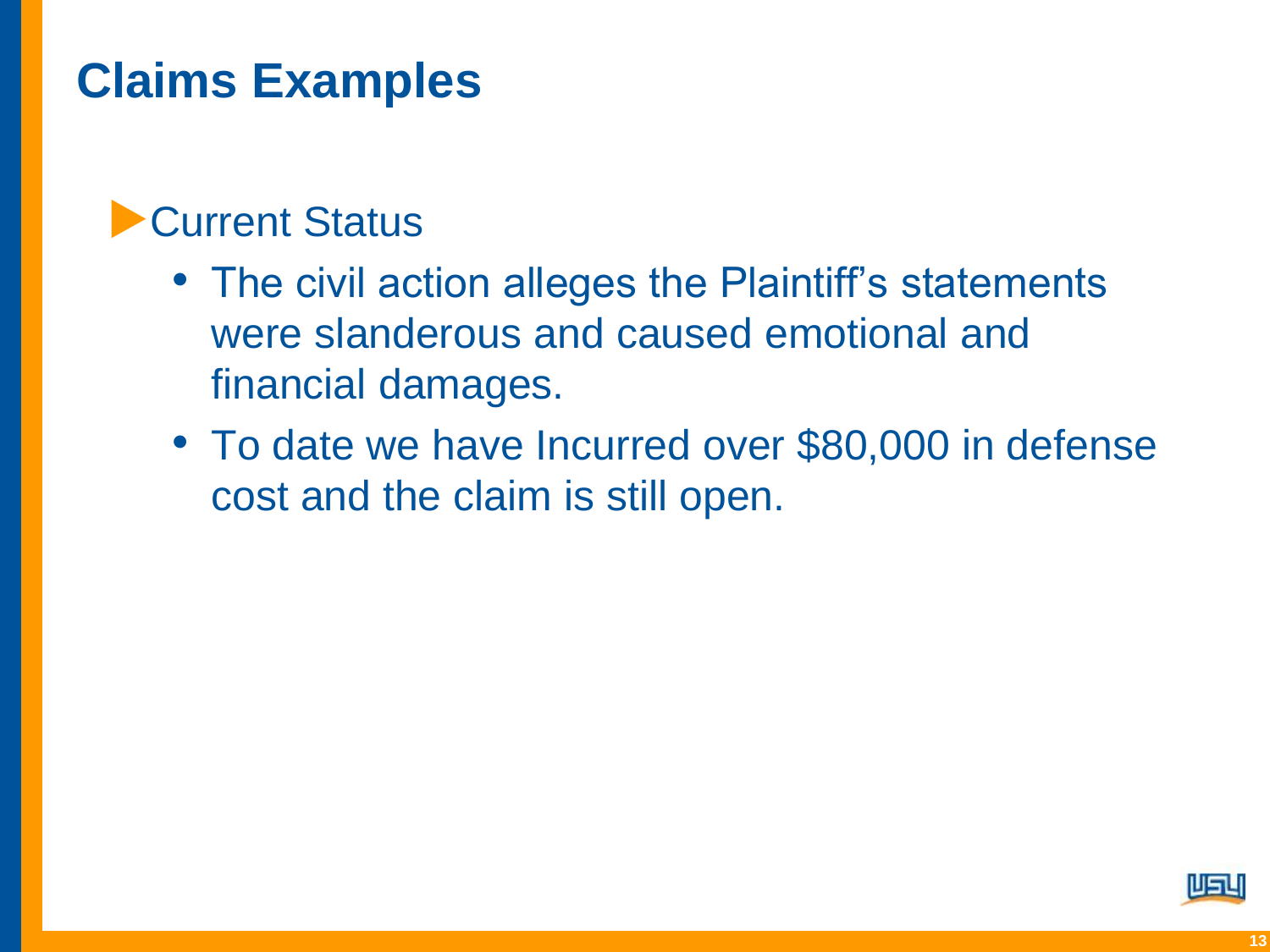#### ▶Scenario #2

• A non-medical home health aid is sued by their client's estate for the caregiver's negligence in failing to seek medical attention for the client who was in medical distress. The caregiver arrived at the home to find the client non-responsive. After some delay, the caregiver contacted a neighbor who called 911. The client died in the hospital 2 weeks later.

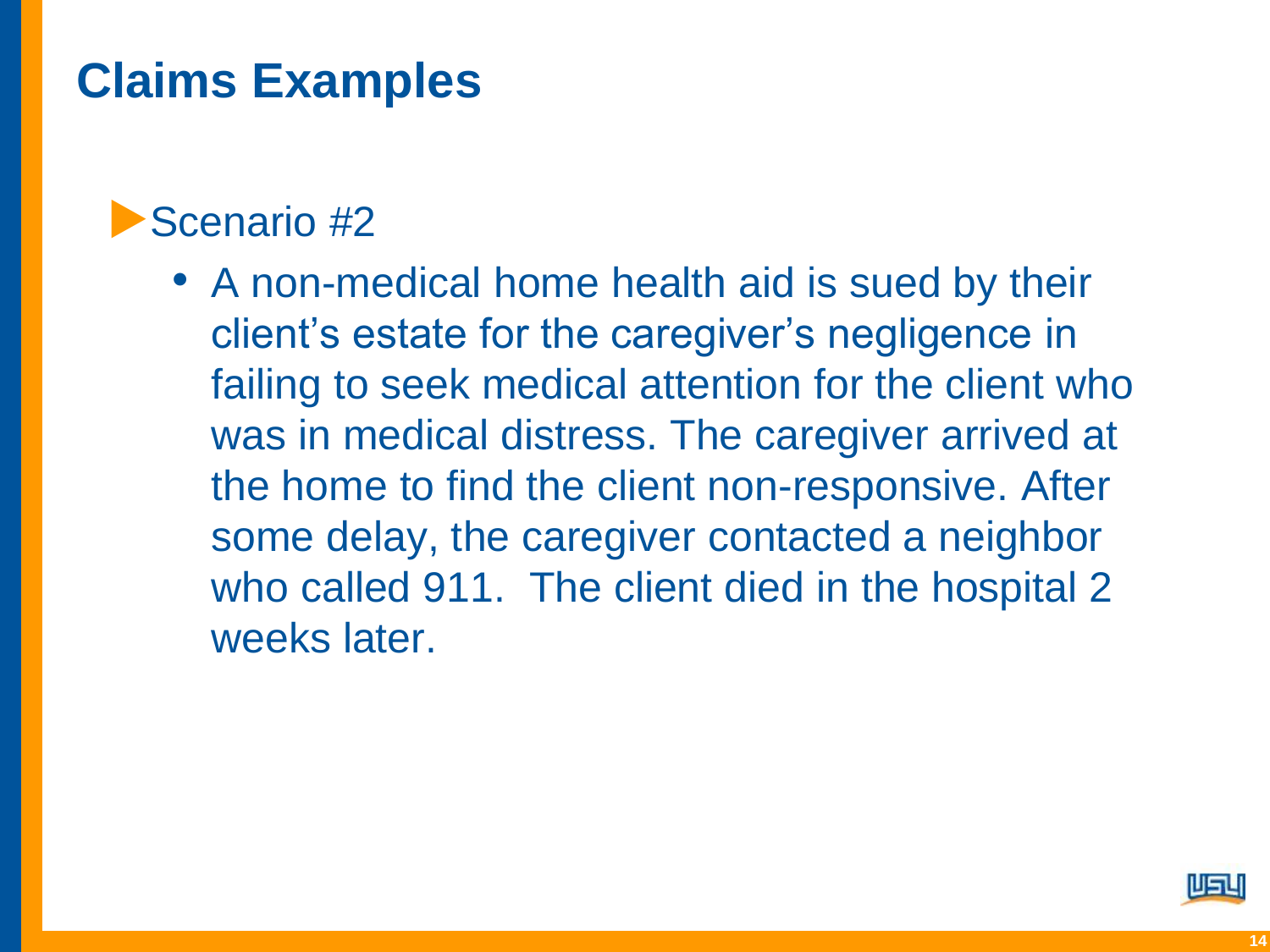#### ▶ Current Status

- Negligence claim against insured for her failure to act when the claimant was non-responsive.
- To date we have Incurred over \$19,000 in defense cost and the claim is still open.

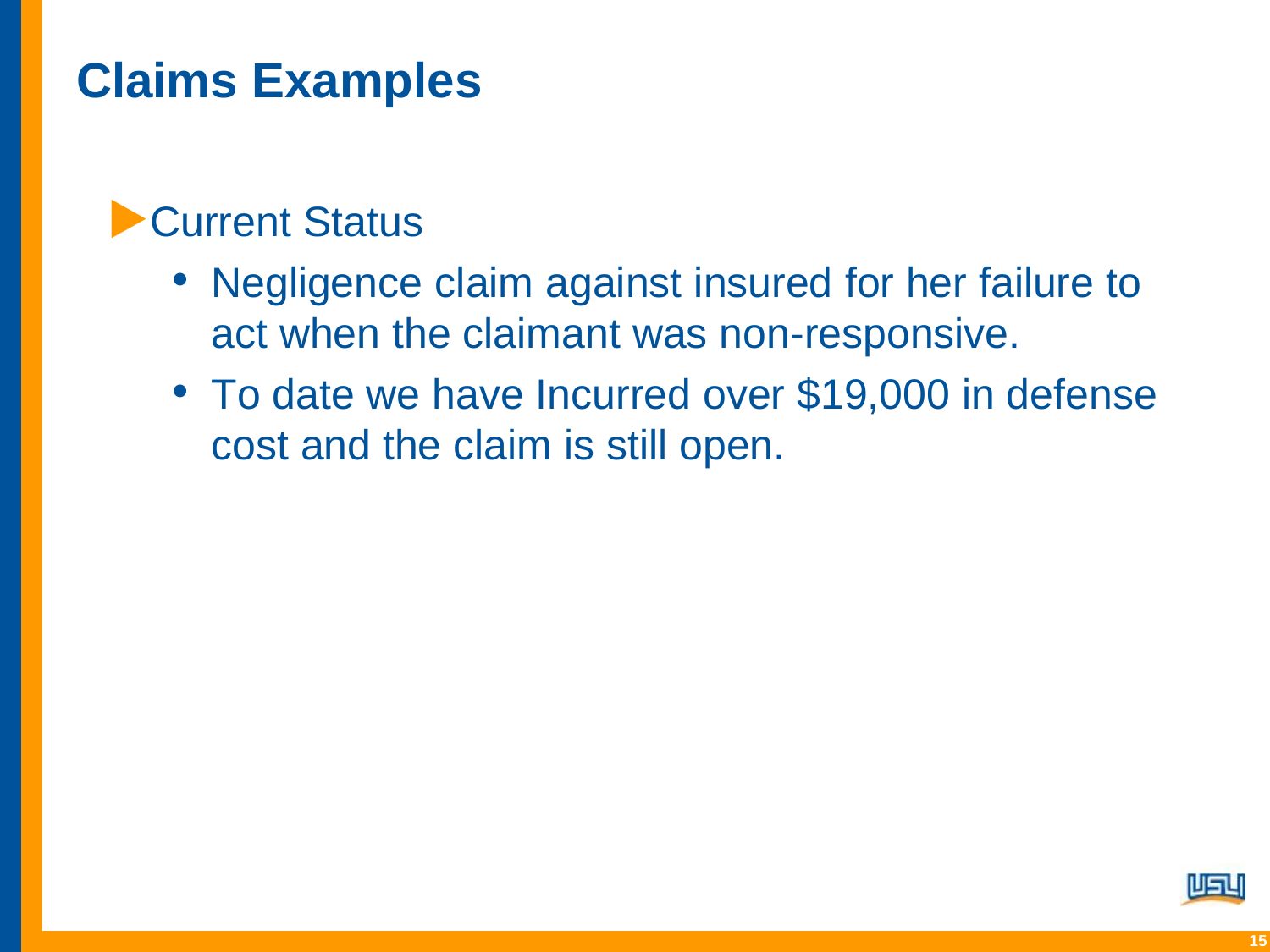#### ▶Scenario #3

• A personal trainer was working with a client, using an exercise band as part of the training. The exercise band broke and stuck the client in their hand causing multiple fractures. Claimant underwent surgery including a plate and screws to repair the damaged bones.

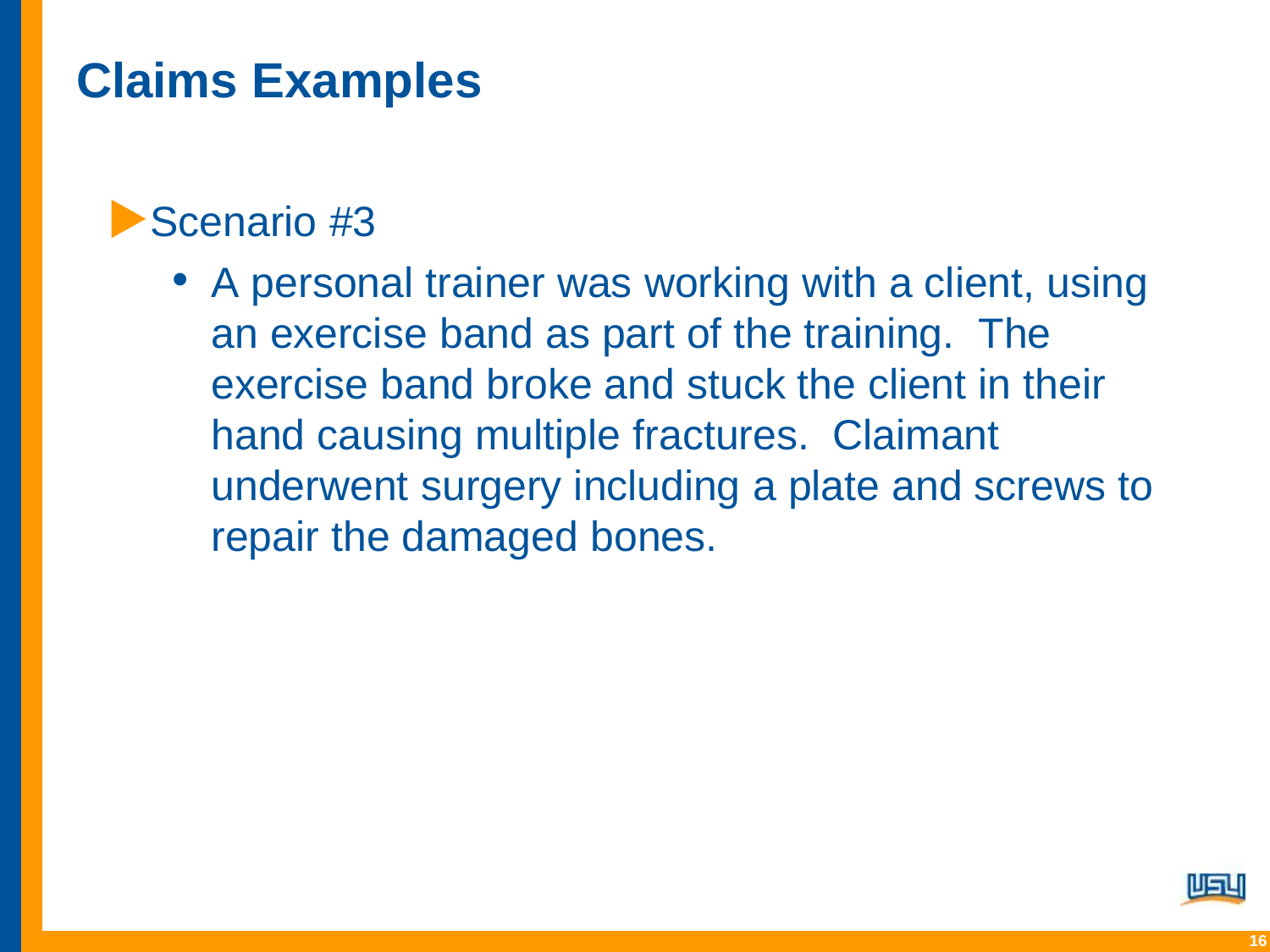#### ▶ Current Status

- Bodily Injury claim caused from potential defective product.
- To date we have Incurred over \$33,000 in defense cost and the claim is still open.

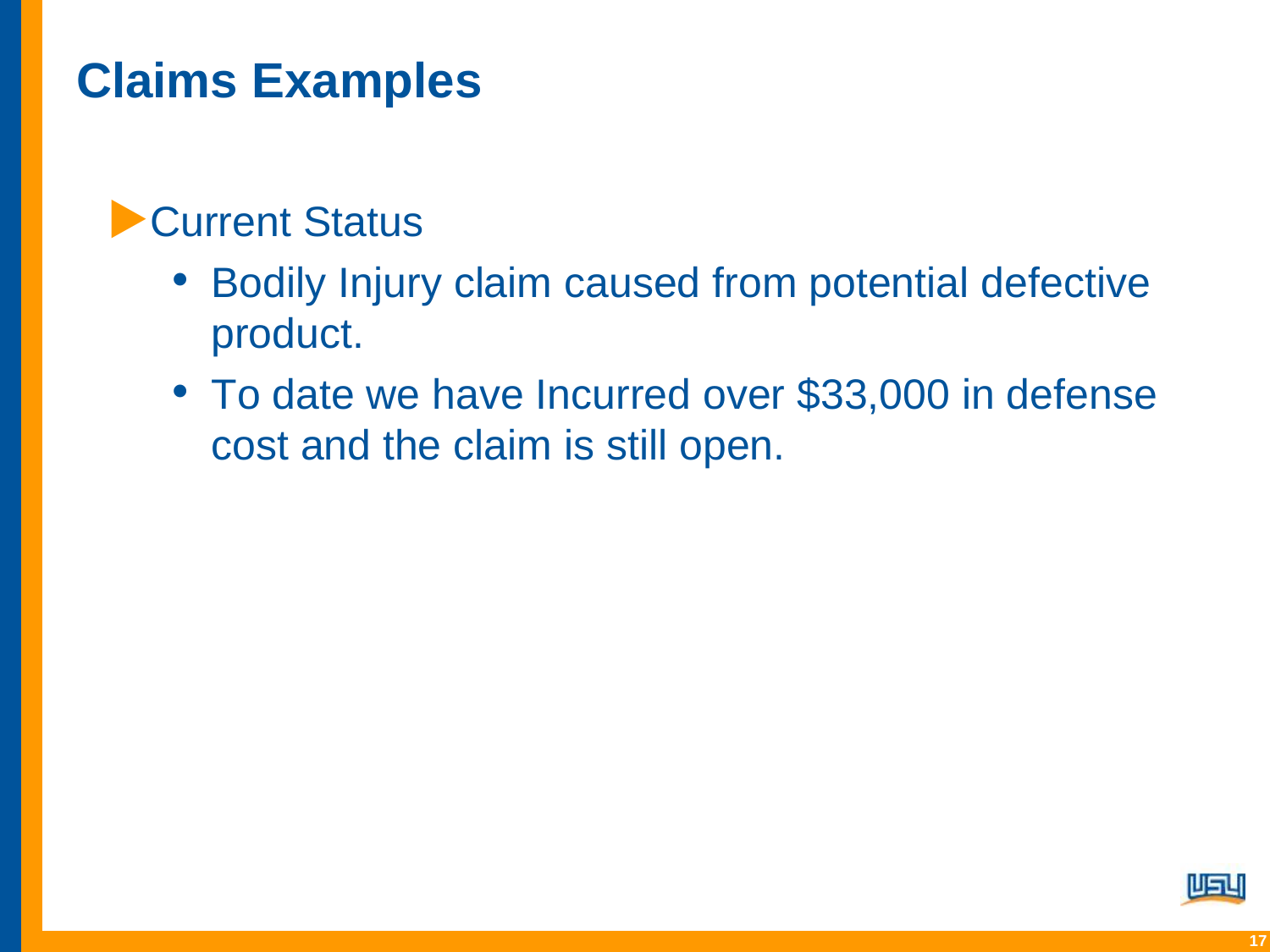#### **Questions**